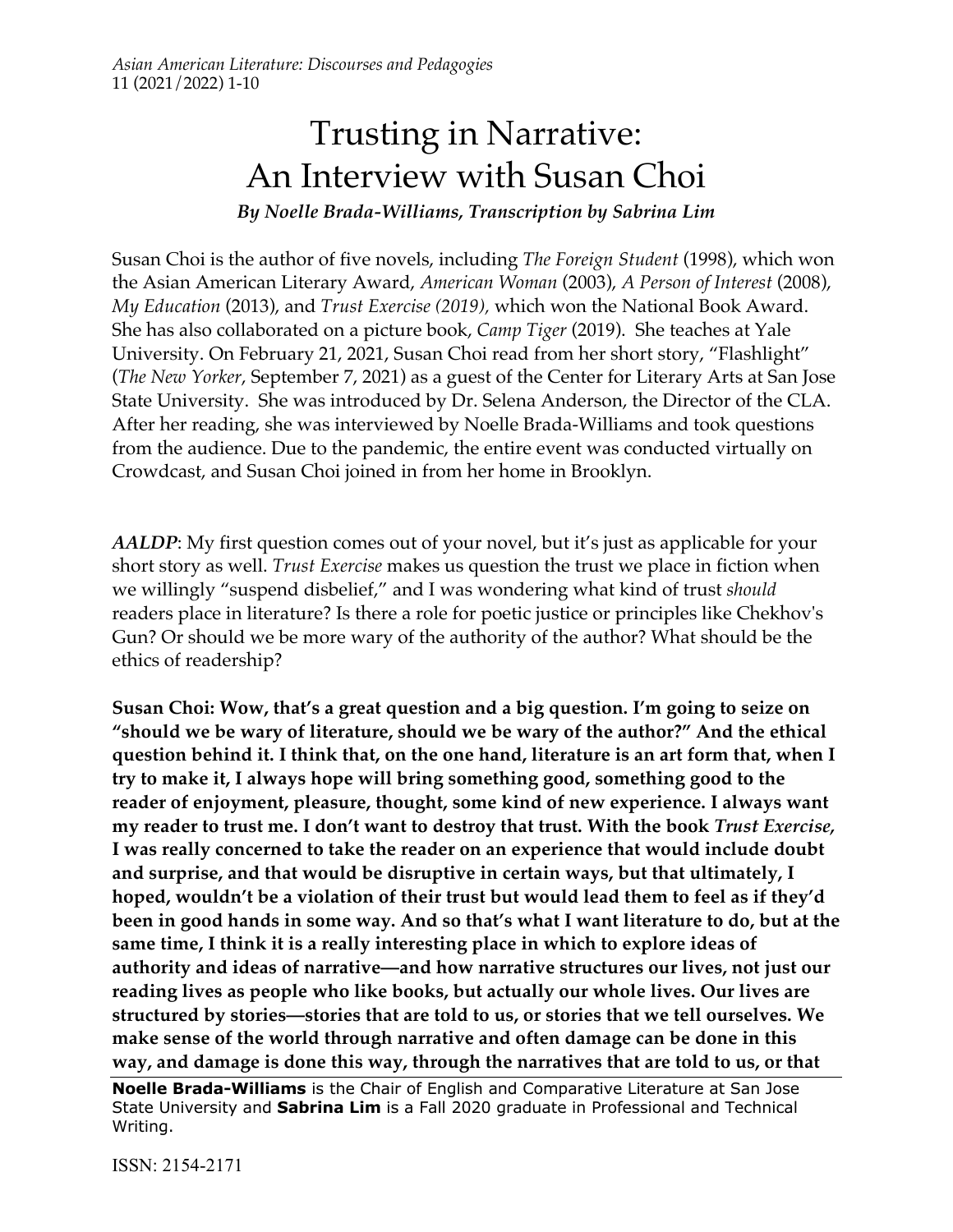**we tell, or that we uphold. All sorts of narratives. I could think of a million different examples of stories that are made up that do enormous damage; the story of race is just one that's a big one. So, I think as much as literature, to me, is about all good things that I mentioned, I also think that it is really an interesting place in which to examine storytelling in general and the role it plays.**

*AALDP*: You mentioned how powerful storytelling is and how much authority it has in our lives, and I think nowhere more than in the historical narrative—who controls the telling of what happened in the past—and I was thinking about how much your novels are so notable for how many major historical events you've tackled: like the Korean War, the kidnapping of Patty Hearst, the Unabomber, and now with *Trust Exercises* it might be said the Me Too movement —although you've been tackling issues of statutory rape and sexual exploitation and things like that since your first novel in 1998 — and my question is how do you decide what is a topic for a Susan Choi book? Do you start with an historical event, or with an issue or conflict that the event allows you to explore?

**SC: Yeah, that's such a great question, and it sort of suggests that I plan ahead, or that I have more control over my own process than I do. I wish that I could sort of sit down and decide like** *this will be my next book* **and premeditate it and plan it out and write it and publish it, and it was all that tidy, but it's really not. I've heard writers say, "oh, I didn't choose my subject, the subject chooses me," and it always sounds a little cliched, but there's some truth in it too because the books that I've written have been written because the subject matter, something about the story, just seized my interest in a way that I couldn't really let it go. So it wasn't that I went out and sought it so much as something hooked me. Often, it's something really small. It's not the issue, but usually like some little human moment. My novel** *American Woman***, which is the one that was inspired by the Patty Hearst kidnapping and by radicalism in the 70s in general was really sparked by a nonfiction book I was reading about the Patty Hearst kidnapping in which her arrest was described. At the time of her arrest, she was living in hiding in San Francisco, living in plain sight, really. "In hiding," but sort of in plain sight, wearing a lot of sunglasses in San Francisco with this housemate and friend of hers who was another radical, who was also wanted by the FBI. They were just kind of two girlfriends sharing an apartment at this point. They would garden. They wore floppy hats, maybe to hide their identities, maybe just to not get a sunburn, and they were just hanging out, and one day, the FBI, having figured out that this was actually Patricia Hearst and Wendy Yoshimura, broke their door down while they were sitting in the kitchen together. And that idea of two female friends—regardless of the fact that they had done what they had done and were notorious in the way that they were—the two of them sitting in the kitchen together just being together, and suddenly the door smashed in—it just kind of**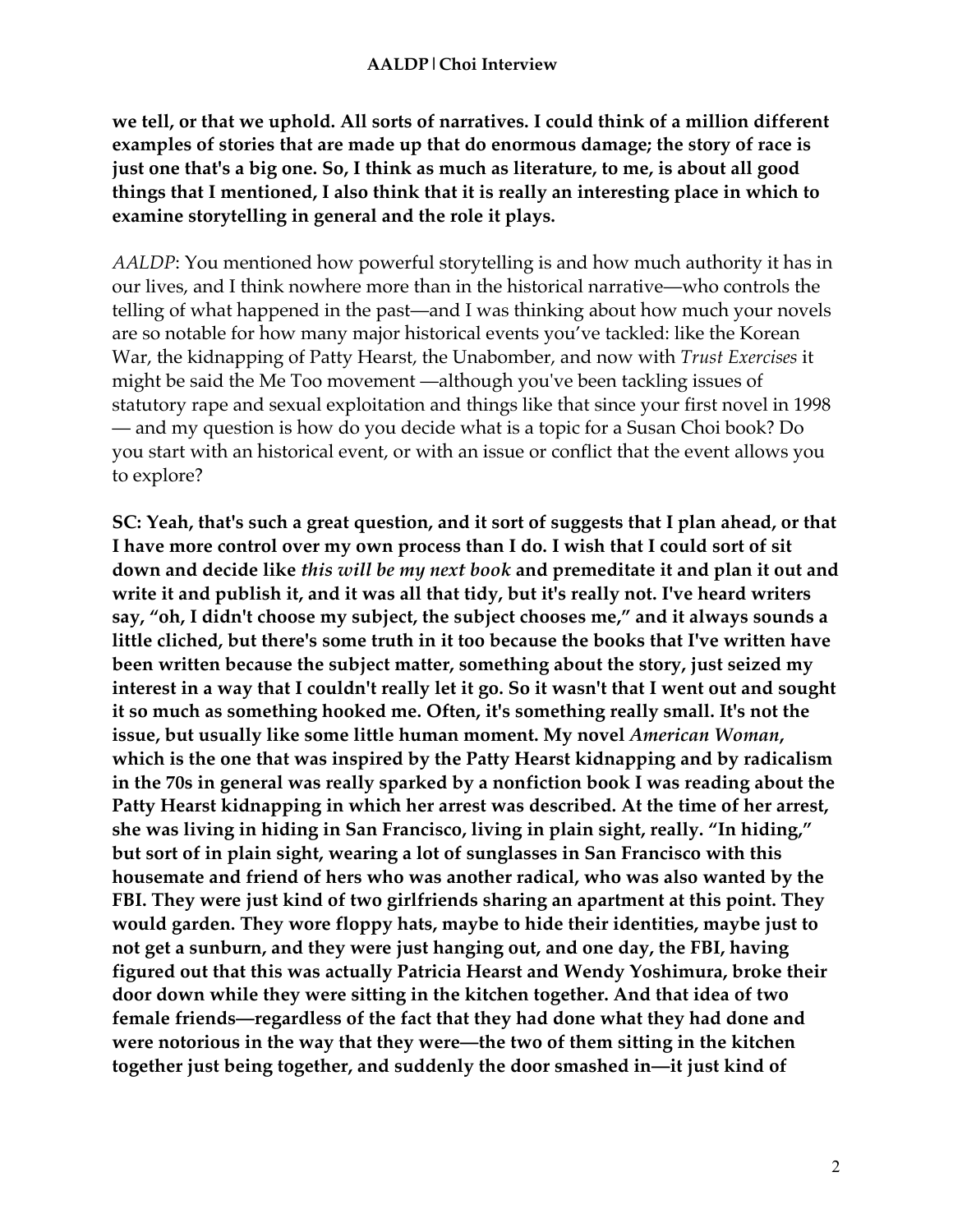## **grabbed my heart, and I just wanted to write the book that led to that moment. It was that simple. I thought** *I have to write a book that has this scene in it.*

*AALDP*: That's great. I really admire your attention to detail and depicting the specificity of even recent historical moments such as the 1980s world as part of *Trust Exercise*, or the 1990s as most of *A Person of Interest*. There are just little details like there's a kid sitting in Doctor Lee's class that's listening to in *Person of Interest*, headphones and a tape deck, and I'm like, "oh, that's 1990s for sure," or just little details, like noting that his birthday is 1930, and he's in his 60s. Yet you do this in these novels that so often go back and forth across whole decades and multiple time periods. So, I wanted to turn to actually another kind of paradox I found in your work, which is that they seem to have a really strong sense of place even though they usually involve a lot of travel—like a lot of long car drives or transoceanic flights. I'm wondering what techniques do you use to ground your characters in a specific time and place like a California suburb or an upstate New York woodland?

**SC: Yeah, I love that question. And actually, it makes me want to admit that there's so much long-distance car travel in the drafts of my books that end up getting cut out because it's a really huge weakness of mine. But I love writing about people driving. It's like you just can't have characters spend all their time driving; it's not that interesting, but I do love space and places, and I thank you for mentioning it. I guess because it's always sort of been something that I had to have in order to get going on a project, was this really strong physical sense of where people are. I'm really unable to write anything unless I kind of know down to like floor, walls, and ceilings what sort of space people are in. I'm not really sure why that is, but it's just kind of the way I guess my imagination works. And upstate New York or wherever it is exactly that the characters in** *American Woman* **are in hiding, I think it is upstate New York, I've forgotten now, but what was really important to me that I had to figure out was like, what does the house look like where they were in hiding? I just had to know exactly what kind of house it was, and it's funny we're talking about** *American Woman* **a lot, which was my second book that came out a while ago. I tried to write that book a million times and couldn't ever start it until I actually set foot in a house in upstate New York that turned into the house where the Jenny character is hiding. I took a house tour and thought, "oh, this is where my character is***,"* **like she kind of had never been anchored until I saw that house, and then I was able to start writing. So, I just think it's a thing I need, and it ends up playing a big role.**

*AALDP*: I can't remember, but I think it might be where Mark Gaither in *A Person of Interest* wanted to bury his father in upstate New York, but I can't remember if that's where it was.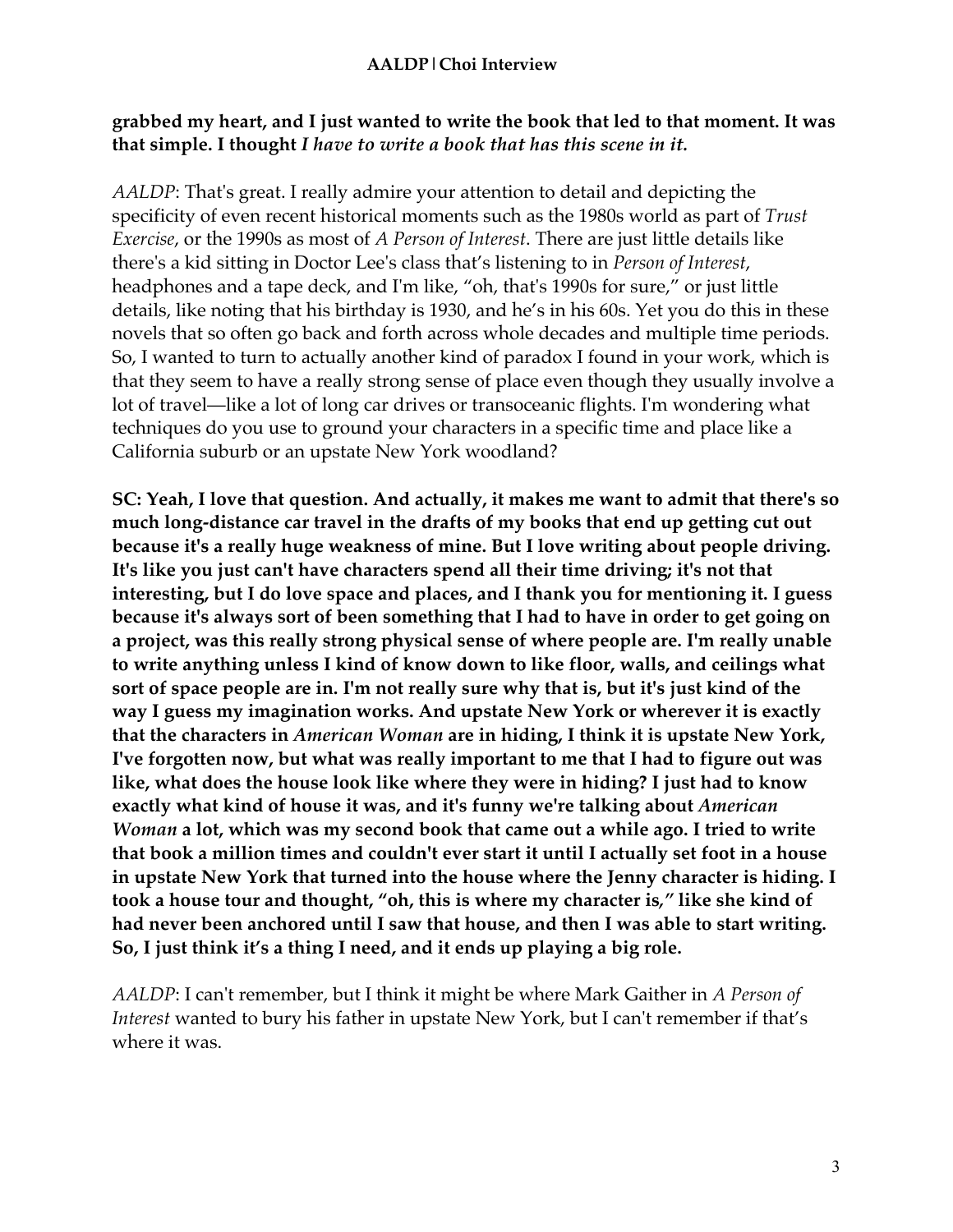**SC: Yeah, he goes for a hike that again was a hike that I sent him on, this character, because it was a hike that I've been on that was just a really special place. So again, I often seem to need to put my characters in specific physical places in order to kind of figure out what's up with them, I guess. I talk about place and setting a lot with my students when I'm teaching writing. I just find it really crucial.**

*AALDP*: I certainly really enjoyed it. I mean, it's because in the midst of a novel about all these other things going on, you get these such honed in moments with the natural world. I almost feel like I've gone for a hike myself.

## **SC: Oh, that's great! I'm glad.**

*AALDP*: I've only ever taught your novel *The Foreign Student* partly because it appears in Srikanth and Iwanaga's *Bold Words: A Century of Asian American Writing*, and I teach a lot of Asian American lit, so that anthology works great for a class in Asian American lit. I was wondering, how do you feel about your work being a subject for academic study, and also what kind of classes would you prefer to see your novels appearing in?

**SC: Actually, I find it incredibly flattering. I'm kind of a lifelong student and somebody who is still feeling a little abashed that she never finished her doctorate in English because instead she wandered away and wrote a novel. I'm happy about the outcome, but there is a wannabe English professor living inside of me, and so when my books are taught, it's really gratifying to me because it's kind of like I got into the Academy through the backdoor even though I never wrote that dissertation. I don't have any preference about what sort of class my book would be taught in, and in fact, I think that's just really the amazing and gratifying thing about writing—something that then kind of goes out into the world and has this life that you don't have any control over. It's thrilling to open a journal article and find that a book of mine is discussed. I think that the more unexpected the associations or the more unexpected (by me) the context of the course that my book would be taught, the more exciting that is for me. It's really true that I think that the thing about literature that's so interesting is that, when you write something, you're really giving this set of instructions to a reader like, "I hope that you understand things in** *this* **manner, and I sort of hope that you feel things in** *that* **matter***,"* **but I actually don't really know what is going to happen in your mind and in your thoughts when you read this. And so what's really exciting is the unexpected ways in which readers receive writing and interpret it. So yeah, I'm always thrilled that my books are taught in any context.**

*AALDP*: So my last question, and then I'm going to turn it over to the audience: One of your first awards that your novels earned was actually the Asian American Literary Award for *The Foreign Student,* and yet your latest novel, *Trust Exercise*, doesn't seem to really include any Asian Americans, or even much of a focus on race outside the socio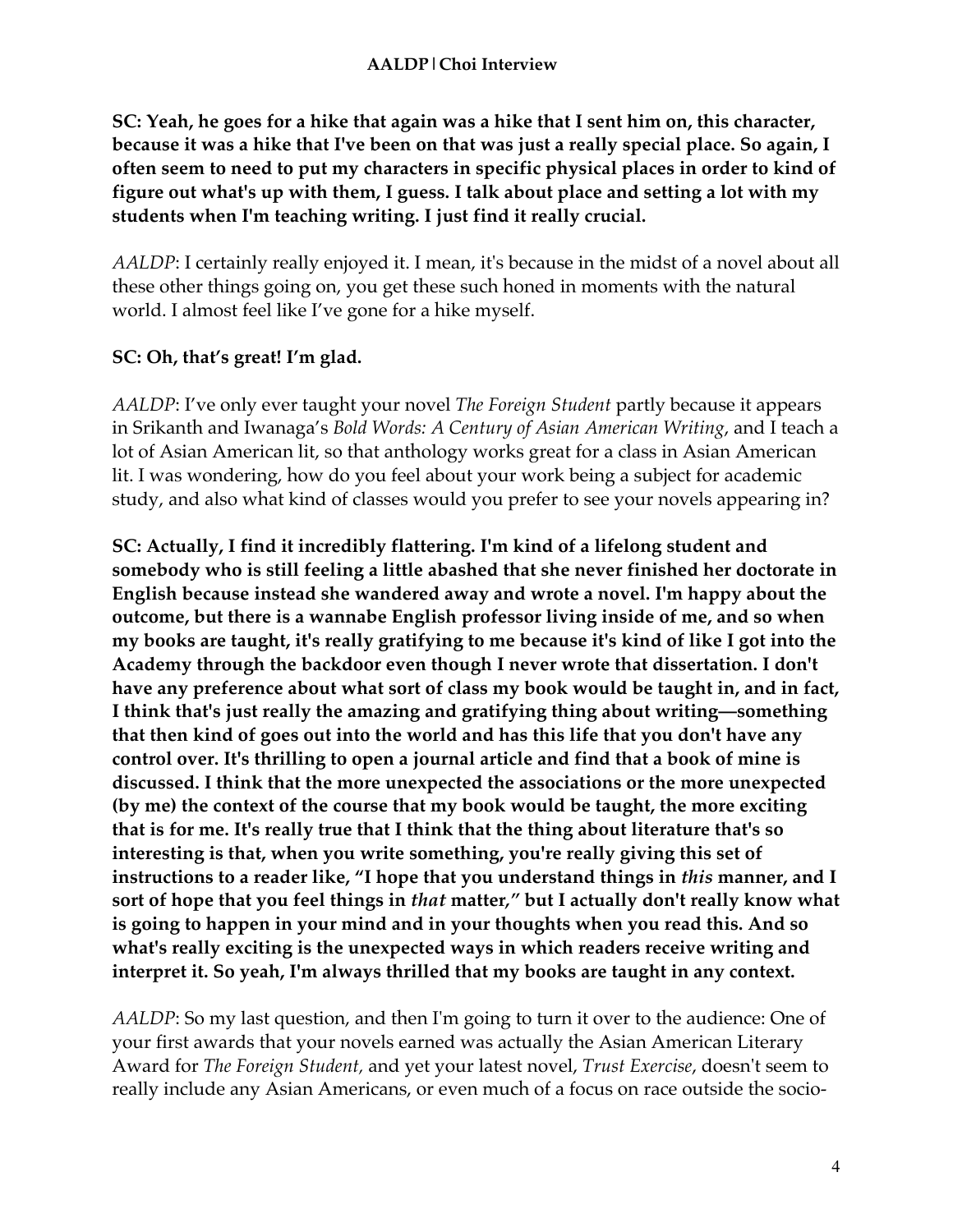economic conditions of one of the Latinx students at the performing arts high school. And I am wondering, do you find the *presumption* that your work will tackle issues of race limiting?

**SC: I do, yeah. I mean I think that on the one hand I find it limiting because it does suggest a certain limited view of people to say, of a character of color for example, their identity as being of color must be the primary factor in their consciousness. It is sort of denying for example a person of color the right or the ability to just be a human in the way that they want to be human. That said, I do think that race, gender, and so many aspects of our identities are kind of embedded and central to our experiences, and so are so many other things. All of my books have kind of approached this a little bit differently. I think of** *A Person of Interest,* **which is a book that's really about race, and at the same time, it was a book in which I sort of made this very stubborn decision not to identify the nation of origin of the character Professor Lee. He's a foreign born American. I just decided that I wasn't going to give him a nation of origin except to say that he is foreign born because I was sort of stubbornly resisting the impulse of others to look at Lee and see his otherness first to look at him and go, "oh, this person is not one of us. This person is not from here. That's the primary characteristic. That's the main thing that defines his humanity, is that he's not one of us." And I just thought that Professor Lee doesn't want to be seen that way. He doesn't see himself that way, and the fact that he was born on foreign shores and is a naturalized U.S. citizen is not the first thing in his consciousness. The fact that he's marked in that way as an "other" by people who look at him made me sort of perversely think, "well I'm not going to tell you." I think it was my response to the lifelong question, "where are you from? No, where are you** *really* **from?" Professor Lee just won't tell, and neither would I. So, I think I do find it limiting to come back to your first question. And at the same time, it's always there, right? Maybe that's two ways of saying the same thing. It's always there, and in some of my work it will be foregrounded, and in other works of mine other things will be foregrounded.**

*AALDP*: Well, certainly naming him Lee was inspired, making him possibly from anywhere.

## **SC: Yeah, it does! It was very carefully chosen for that reason. It does place him potentially in a number of places.**

*AALDP*: For sure. Now we're going to turn to the audience's questions. The first one is from Jessica Mejia, who is one of our teaching associates. She asked, "Hi Susan! I was wondering if you could talk about the metafictional aspects of *Trust Exercise,* and how you played with theater exercises in your novel's form."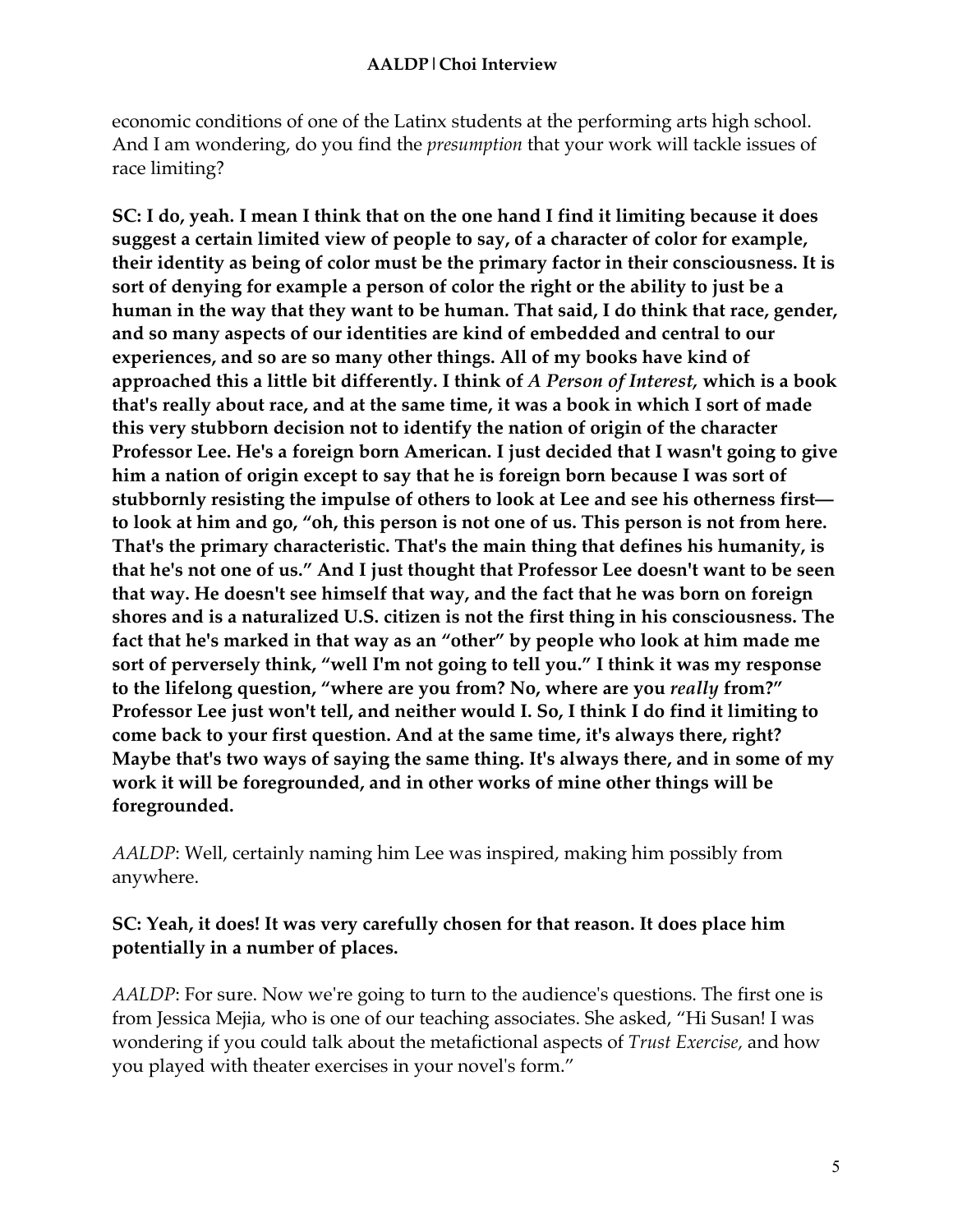#### **AALDP|Choi Interview**

**SC: Thanks, Jessica. That's a great question—or two. The metafictional aspect of**  *Trust Exercise* **is something that really happened almost accidentally. I spent some time with students earlier today telling that story, and I know a lot of them are here, so I don't want to go through the whole story again except to say that** *Trust Exercise* **began for me as a narrative that I thought was conventional. It's third person omniscient storytelling about some characters, and for complicated reasons having to do with those aspects of I guess our shared storytelling lives that I referred to at the beginning of our conversation—our political storytelling, our storytelling as a nation, the way we conceive ourselves. Because of thoughts on that track,** *Trust Exercise* **took this different turn unexpectedly. I don't know that I could ever plan to write a book that would sort of be metafictional and would explore these issues. I just don't know how I'd do it. I think that idea is so abstract that I think I would probably write something pretty terrible, but this book wandered into those questions kind of on its own and ended up surprisingly being this vehicle for exploring who has the authority to tell a story, and who speaks for who. So that was an exciting discovery for me. The theater exercises were so much fun to write about because some of the acting exercises were ones that I had been exposed to in more benign form in acting classes. I was roughly familiar with acting exercises of a certain kind and then much much much later reading Lawrence Wright's amazing study of Scientology called**  *Going Clear,* **I have found that Scientology incorporates all of these sorts of rituals that, when I read about them, they rang a bell. I thought, "wait a minute they sound just like Sanford Meisner acting techniques, and they are. Actually, L. Ron Hubbard actually sourced a lot of Scientology practice straight out of Meisner technique. There's a lot of overlap between Scientology and Hollywood as we know, and the overlap arises in all sorts of ways. The fact that those acting exercises had actually been kind of repurposed in that context made me really fascinated to explore sort of other potential dark uses of them.**

*AALDP*: All of the sudden, I'm just realizing, all these actors that got into Scientology, and then their careers took off...they just got extra training!

## **SC: Yeah, maybe in part! I mean there are definitely things about the way Scientology works that would feel familiar to those who had studied in a certain way.**

*AALDP*: So, the next question is, "what's your writing process like? Where and when do you feel most inspired to write?"

**SC: Yeah, that's a great question too—one that has a lot of different answers. I think my writing process is always changing is one sort of challenge. You know, ten years ago, I might have answered that question in a totally different way. Now, I can feel my process changing, and I'm not even sure where it will end up. I think a lot of my**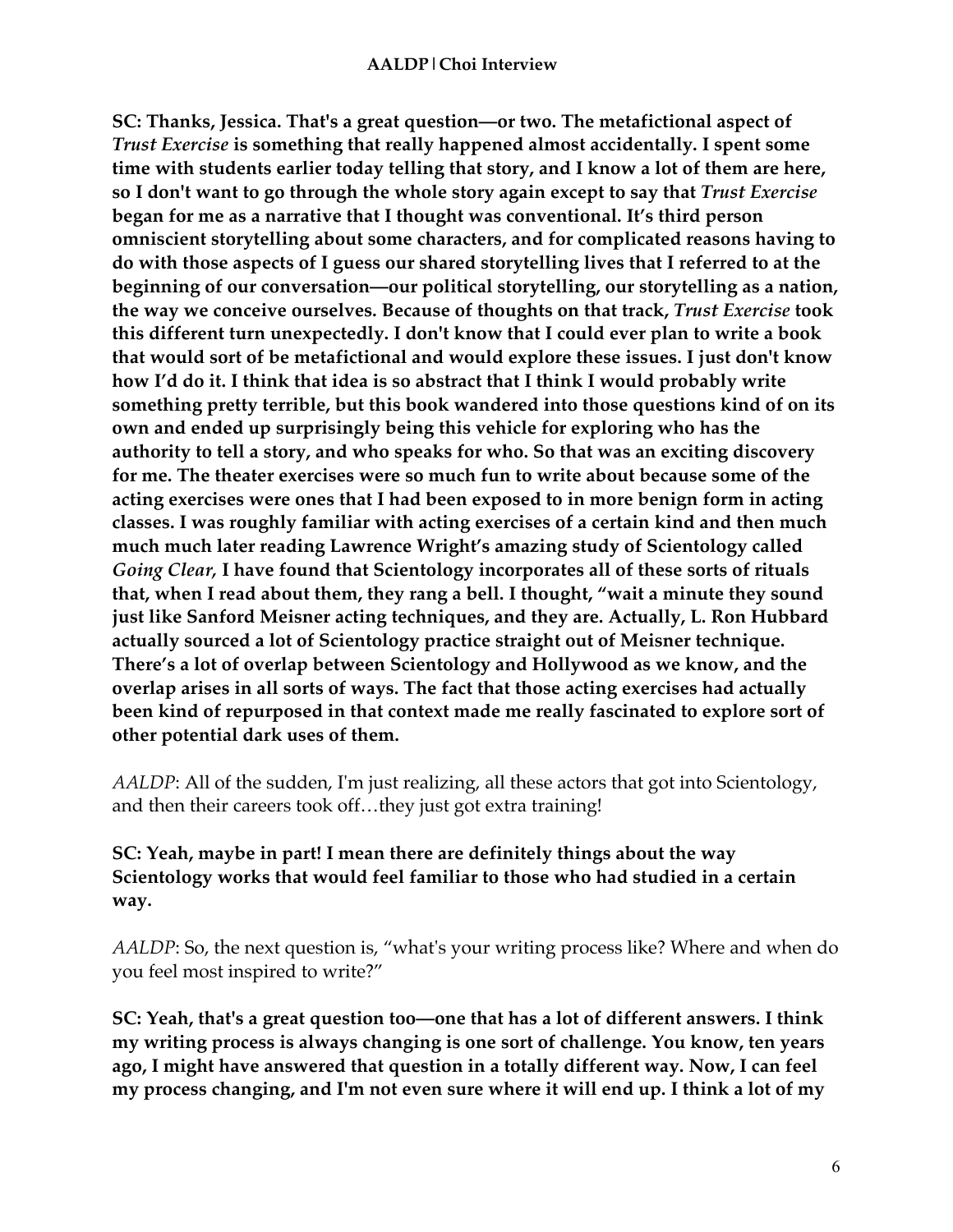**process right now is sort of focused on trying to just focus on process instead of on results.** *Trust Exercise* **was a great lesson because it evolved really almost accidentally out of writing that I was doing really just for fun, and just for myself, and just to get a break from another project that I was really concentrating on so hard that I just made it terrible. So, I think part of my process now is just trying to be more playful, write in an undirected sort of freeform way, be more exploratory, and not constantly flogging myself to write another chapter today. Sometimes, I think, "I'm just going to try writing. Maybe, no one will ever see it," but I've discovered that my work is more interesting to me sometimes when it's just open ended. In terms of inspiration, this is something I tell my students until they're just sick of hearing it, but I'm always scolding them not to wait for inspiration before they sit down at their desk or wherever they write with their laptop, or their notebook, or whatever they use—that they just have to sit down and write. It's the writing that will make the idea come, and not the idea that will make the writing come. I try to take that advice myself as often as I can.**

*AALDP*: That's excellent advice. Kelly asks, "how do you find the right metaphor, broadly defined?"

**SC: The right metaphor broadly defined. I'm not sure how broadly I'd define it. I think the only times that I seek a metaphor are pretty limited times. I guess when I'm actually trying to describe something. Honestly, if it doesn't occur to me pretty quickly, I usually try to abandon the cause of metaphorical description because I find that metaphors that occur organically are sometimes pretty good. And metaphors that are sort of the result of strenuous laborious thinking about how to make a metaphor, in my case, are often not great. So sometimes I just think like, if there's no metaphor occurring to me here, let's just not have one.**

*AALDP*: Someone has a question about "Flashlight." They said, "in your fascinating short story 'Flashlight,' you mentioned that Louisa would gaze into elaborate miniature homes 'mesmerized, with the peculiar sensation of leaving her body and slipping in among those were wonderful things.'" It's almost an existential experience. Could you speak to that? It reminds me of Cortazar's story, 'Axolotl.'"

**SC: Gosh, that's so great! I love that story. It's a fantastic story, and I just want to thank the asker of the question. I'm very tickled. Yeah, it is an existential moment, but in all honesty***, it is* **a moment that just occurred totally organically because I loved miniatures when I was a little girl, just loved them. I still have kind of a thing for little things, and so it was very easy for me to occupy Louisa in that moment and remember what it was like to sort of imagine yourself in this tiny world. The larger metaphorical implications didn't occur to me, but I think writing works well in that abstract step. It doesn't really occur to you, but it occurs to the reader.**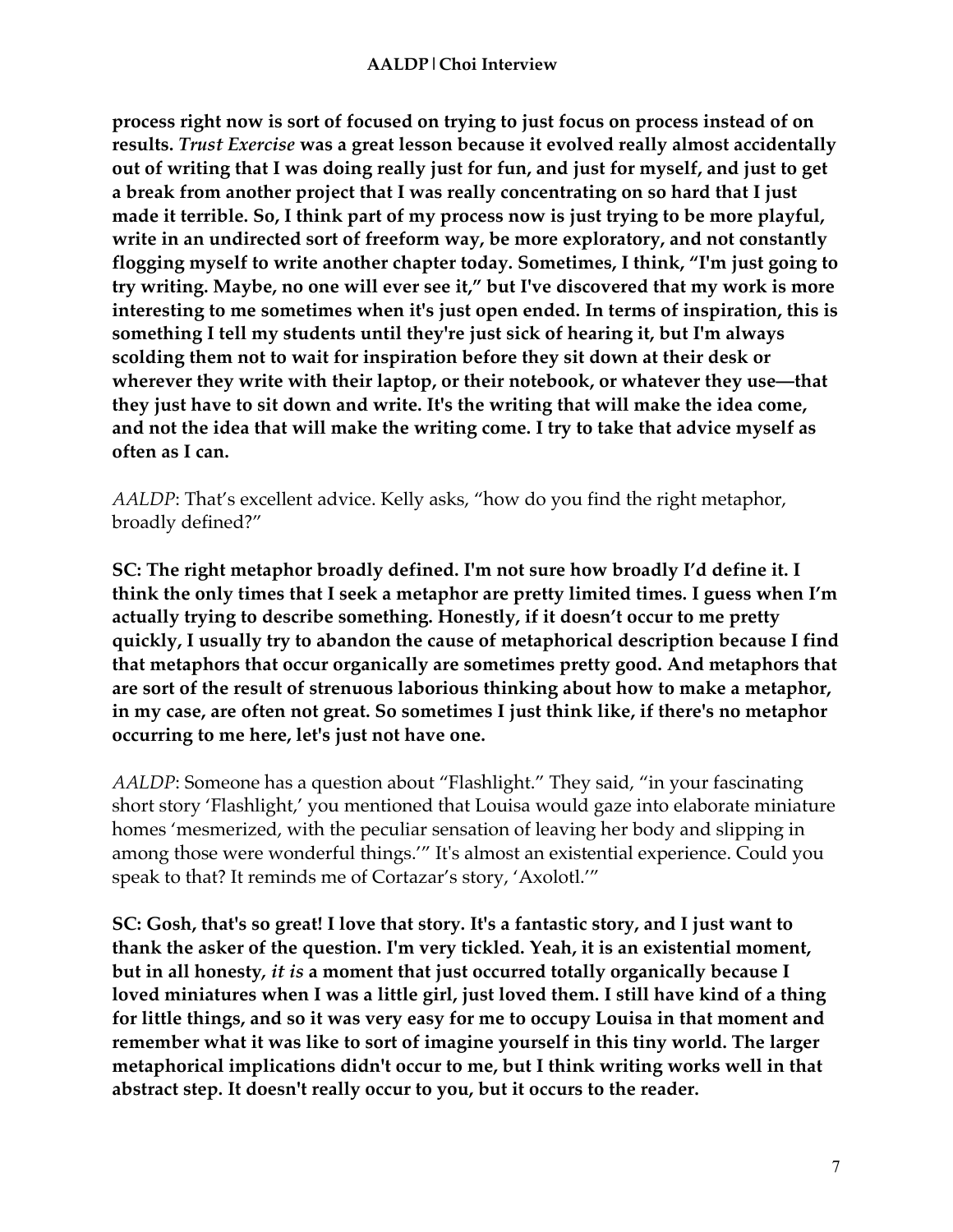*AALDP*: Here's a question about *Trust Exercise*, "when did *Trust Exercise* reveal itself to you? Meaning, when did you know it would be this novel about truth, perspective, and trust? The second part of the novel surprised me and made the postmodern scholar in me jump with joy." That's from Alexis.

**SC: Oh, I'm so glad you jumped with joy and weren't one of the readers who hurled the book across the room when you got to that part, which also happened. You know that's kind of when actually I had been, again I ask forgiveness of the audience members who heard this story already, but I had been writing the material that ends up being part one of the book for quite a long time just for fun and had never imagined making the material part of a book that would behave the way this book does. When part two kind of happened to me—and it really did sort of** *happen* **to me—around these issues of storytelling and authority and who gets to speak for us, very specifically it was September 2016. I was really shocked and horrified by this person in public life who seemed to be deciding to speak for the United States and thinking surely this person isn't going to end up speaking for the United States, and yes, that did happen, but at that time just in that weird way that for my writing, I'm working on over long periods of time and not thinking actively about, turns out to be in my mind, without my realizing it, I thought, "I wonder if any of the characters in that high school feel this anger at having their story told wrong? Feel this rage that someone is relating a story that they're part of, but relating it in a way that they consider to be false?" As soon as I asked myself that question, I had an answer. I had this very marginal character who had cropped up in that material, and I thought, "I bet she's mad." I just suddenly thought, "I bet that girl Karen is really mad." It was before the name Karen had taken on its strange cultural resonance that it has now. It's just that my Karen was this extremely marginal character, and I thought, "I bet she's mad because she is marginal." Like, "What right did** *I* **have to make her marginal? Why isn't she the star of the show?" And so, Karen's voice sprang up. I started writing in Karen's voice, and that was really when the book appeared to me as a book where I thought like "actually, this material about the teenagers and this monologue of Karen's, these are both parts of the same thing." And I was surprised, and thought, "I have no idea how to end this."**

*AALDP*: I think that makes it so much richer. My colleague, Alan Soldofsky, writes, "can you talk about how ambiguity functions in your writing? It seems a central element in a number of your books and stories. Professor Lee is a great example of an ambiguous character."

**SC: Ambiguity is something I like, I'm afraid. I find ambiguity really interesting. I think that I am alert to ambiguity in the world, so it often does turn up in my writing. Again, it's not something that I ever set out to create. I think that's becoming the**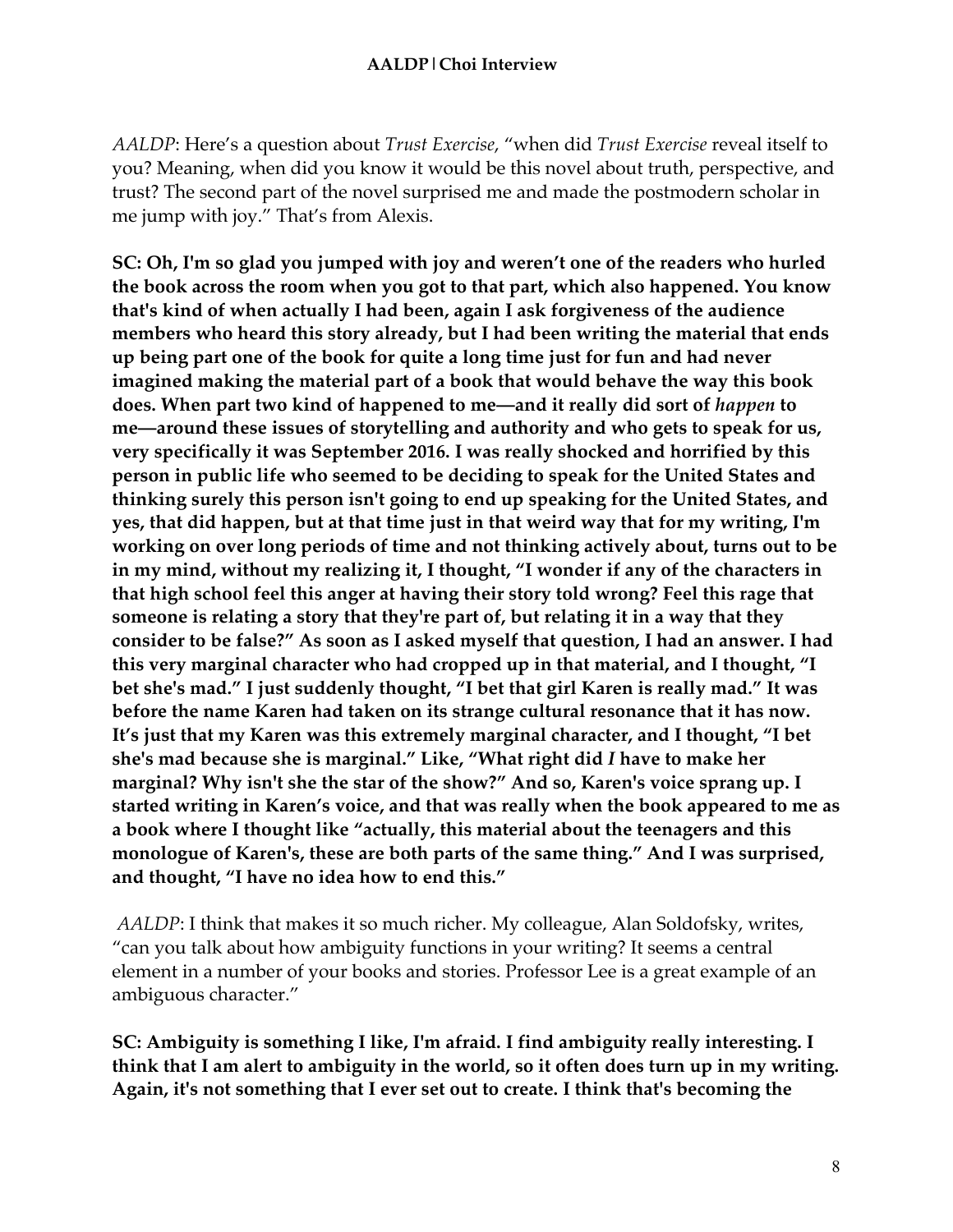**theme of my answers is that I just never really premeditate these kind of abstract ideas. I never think, "I want to write something that is ambiguous." I don't even know how I would do that, but that condition of ambiguity does end up being a big part of a lot of stuff that I write, and I don't really know how to explain it except to say that I find it an interesting condition to explore in a lot of different contexts.**

*AALDP*: Our colleague Jess asks, when you read your story "Flashlight," she said, "you are such an amazing reader. Do you have any tips for writers about to step up to an open mic?"

## **SC: An open mic? I have like never had the courage to do an open mic!**

*AALDP*: Well, maybe open zoom.

**SC: Yeah, I guess, stepping up to the podium, I do have advice, actually. My first piece of advice would be: don't have that relaxing drink before you're reading. Have it afterwards. On my very first book tour for** *The Foreign Student***, I actually almost fainted at a bookstore in San Francisco because I had accepted the offer of a relaxing glass of wine before my reading. I should not have done that, so that's my first piece of advice. My second piece of advice is—and this is really nitty gritty. I find that the writing that often, to me, when I'm writing it, feels most writerly and literary, and I'm excited about it, and it's ruminative, or it has big ideas or nice descriptions, I find often that this writing does not work as a reading. I've consistently found that, at least for me, writing with dialogue works much better to read aloud. I don't know why, but I enjoy reading dialogue out loud. It's fun. I like the voices. I like hearing it. In my own career reading out loud from my books, I've consistently found that whenever I'm looking for something to read, if I choose something with dialogue, it just goes better, and so that would be my second piece of advice.**

*AALDP*: That's good advice. I know a lot of people would read aloud novels in the 18th and 19th centuries, so I often find that, when I would read to my son, I would often choose older works because they seem to be assuming that they would be read aloud in some ways. It's kind of interesting thinking about. Some people in the chat have mentioned that ambiguity is a big part of modern art, and I wonder if, in our postmodern era, we're so used to ambiguity that it may be harder to read aloud some of the complexity of some of the novels.

## **SC: Yeah, don't get me wrong. I also like certainty. I like them both!**

*AALDP*: In your craft talk, someone asked about resolution near the end. I kind of wanted to come back to that because Kimberlé Crenshaw has this series that she does with the African American Policy Forum called *Under the Blacklight*. She's been bringing